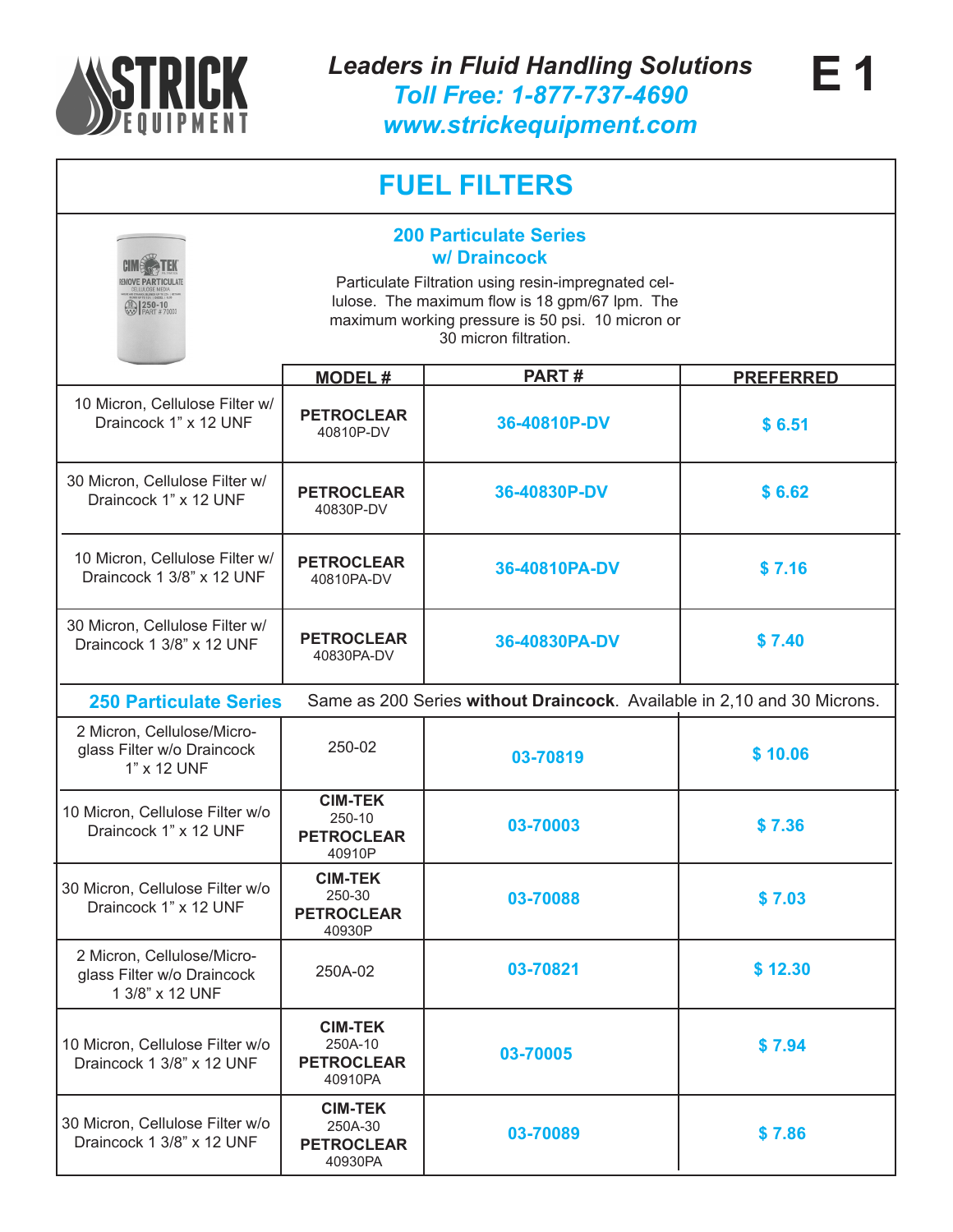

| <b>FUEL FILTERS</b>                                                                                            |                                                                |                                                                                                                                                                          |                  |  |
|----------------------------------------------------------------------------------------------------------------|----------------------------------------------------------------|--------------------------------------------------------------------------------------------------------------------------------------------------------------------------|------------------|--|
| 260 Particulate Series w/o Draincock<br>260-10                                                                 |                                                                |                                                                                                                                                                          |                  |  |
|                                                                                                                | <b>MODEL#</b>                                                  | PART#                                                                                                                                                                    | <b>PREFERRED</b> |  |
| 10 Micron, Cellulose Filter w/o<br><b>Draincock</b>                                                            | <b>CIM-TEK</b><br>260-10                                       | 03-70094                                                                                                                                                                 | \$8.71           |  |
| 30 Micron, Cellulose Filter w/o<br><b>Draincock</b>                                                            | <b>CIM-TEK</b><br>260-30                                       | 03-70095                                                                                                                                                                 | \$8.48           |  |
|                                                                                                                |                                                                | <b>260 Hydrosorb Series</b><br>Water Detection & Particulate Filtration Media. Maximum flow is 18GPM. Maximum<br>working pressure is 50 PSI. 10 or 30 Micron Filtration. |                  |  |
|                                                                                                                | <b>MODEL#</b>                                                  | PART#                                                                                                                                                                    | <b>PREFERRED</b> |  |
| 10 Micron, Spin-On Filter, Water<br>Detection and Particulate Media,<br>1"-12 UNF Thread                       | <b>CIM-TEK</b><br>260HS-10<br><b>PETROCLEAR</b><br>40910W      | 03-70062                                                                                                                                                                 | \$12.15          |  |
| 30 Micron, Spin-On Filter, Water<br>Detection and Particulate Media,<br>1"-12 UNF Thread                       | <b>CIM-TEK</b><br>260HS-30<br><b>PETROCLEAR</b><br>40930W      | 03-70067                                                                                                                                                                 | \$11.92          |  |
| 10 Micron, Spin-On Filter, Water<br>Detection and Particulate Media,<br>1 3/8"-12 UNF Thread                   | <b>CIM-TEK</b><br>260AHS-10<br><b>PETROCLEAR</b><br>40910WA    | 03-70061                                                                                                                                                                 | \$13.26          |  |
| 30 Micron, Spin-On Filter, Water<br>Detection and Particulate Media,<br>1 3/8"-12 UNF Thread                   | <b>CIM-TEK</b><br>260AHS-30<br><b>PETROCLEAR</b><br>40930WA    | 03-70066                                                                                                                                                                 | \$13.05          |  |
| 200 H 3/4<br>200 H 1                                                                                           | <b>Filter Adapters</b>                                         |                                                                                                                                                                          | <b>200 AH</b>    |  |
| 3/4" NPT Inlet/Outlet, 1"-12 UNF<br>Cast Iron Body<br>For 200,250,260,260HS,300,300HS<br><b>Series Filters</b> | <b>CIM-TEK</b><br>200 H 3/4<br><b>PETROCLEAR</b><br>.75N1-12   | 03-50003                                                                                                                                                                 | \$13.27          |  |
| 1" NPT Inlet/Outlet, 1" - 12 UNF<br>Cast Iron Boody<br>For 200, 250, 260, 260HS Series<br><b>Filters</b>       | <b>CIM-TEK</b><br>200 H1<br><b>PETROCLEAR</b><br>1.00N1-12     | 03-50002                                                                                                                                                                 | \$13.42          |  |
| 1" NPT Inlet/Outlet, 1 3/8" - 12<br><b>UNF Cast Iron Body</b><br>For 200AE, 250AE, 260AE Series Filters        | <b>CIM-TEK</b><br>200 AH<br><b>PETROCLEAR</b><br>1.00N1 3/8-12 | 03-50004                                                                                                                                                                 | \$15.47          |  |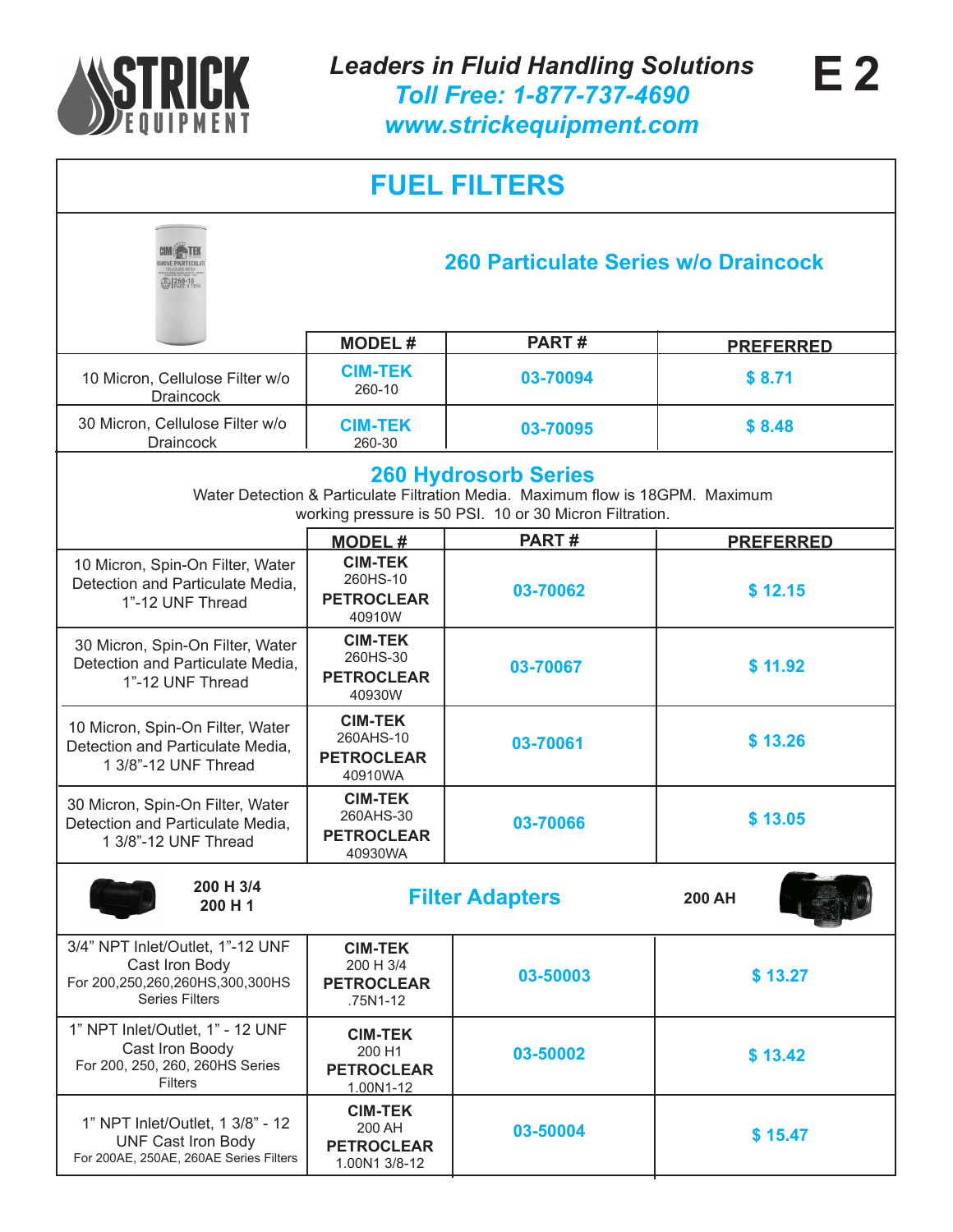

| <b>D</b> 300-10                                                       | <b>300 Particulate Series</b>                             | Particulate Filtration using cellulose/microglass media. Maximum flow is 25<br>GPM. Maximum working pressure is 50 PSI. 2, 10 or 30 micron filtration.<br>Compatible with ethanol and methanol blends up to 10% |                                                                                                                                  |
|-----------------------------------------------------------------------|-----------------------------------------------------------|-----------------------------------------------------------------------------------------------------------------------------------------------------------------------------------------------------------------|----------------------------------------------------------------------------------------------------------------------------------|
|                                                                       | <b>MODEL#</b>                                             | PART#                                                                                                                                                                                                           | <b>PREFERRED</b>                                                                                                                 |
| 2 Micron, Cellulose/Microglass Filter                                 | <b>CIM-TEK</b><br>300-02                                  | 03-70806                                                                                                                                                                                                        | \$9.27                                                                                                                           |
| 10, Micron, Cellulose/Microglass Filter                               | <b>CIM-TEK</b><br>300-10<br><b>PETROCLEAR</b><br>40510P   | 03-70010                                                                                                                                                                                                        | \$5.62                                                                                                                           |
| 30, Micron, Cellulose/Microglass Filter                               | <b>CIM-TEK</b><br>300-30<br><b>PETROCLEAR</b><br>40530P   | 03-70012                                                                                                                                                                                                        | \$5.46                                                                                                                           |
| 300MB-1                                                               | <b>MODEL#</b>                                             | <b>300MB Alcohol Monitors</b><br>separation. Maximum flow rate is 25 GPM. Maximum working pressure is 50 PSI.<br>PART#                                                                                          | Detects phase separation in Ethanol-blended gasoline up to E15 & reduces the fuel flow which indicates phase<br><b>PREFERRED</b> |
| 10 Micron Phase Seperation<br><b>Monitor &amp; Particulate Filter</b> | <b>CIM-TEK</b><br>300MB-10<br><b>PETROCLEAR</b><br>40510A | 03-70122                                                                                                                                                                                                        | \$10.83                                                                                                                          |
| 30 Micron Phase Seperation<br><b>Monitor &amp; Particulate Filter</b> | <b>CIM-TEK</b><br>300MB-30                                | 03-70018                                                                                                                                                                                                        | \$10.73                                                                                                                          |
|                                                                       |                                                           |                                                                                                                                                                                                                 |                                                                                                                                  |
| <b>DETECT WATER</b><br>300HS-10                                       |                                                           | <b>300HS Hydrosorb Series</b><br>pressure is 50 PSI. 10 or 30 micron filtration.                                                                                                                                | Water Detection and Particulate filtration media. Maximum flow is 25 GPM. Maximum                                                |
|                                                                       | <b>MODEL#</b>                                             | PART#                                                                                                                                                                                                           | <b>PREFERRED</b>                                                                                                                 |
| 10 Micron Hydrosorb Filter                                            | <b>CIM-TEK</b><br>300HS-10<br><b>PETROCLEAR</b><br>40510W | 03-70059                                                                                                                                                                                                        | \$8.22                                                                                                                           |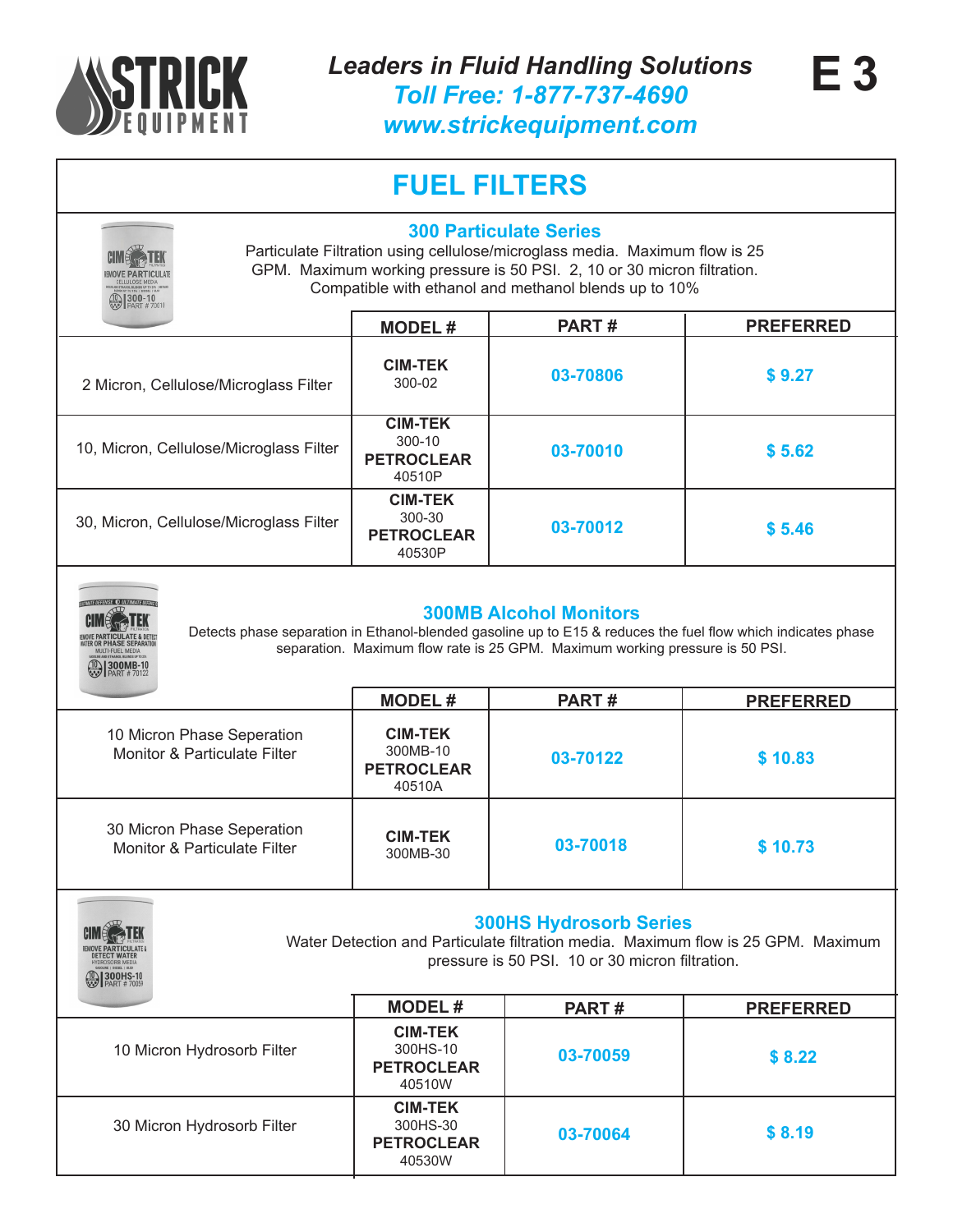

**E 4**

*www.strickequipment.com*

| 400-10                                                       |                                                |                                                                        | <b>400 Particulate Series</b><br>Filters will fit most Gilbarco station dispenser applications. | Particulate Filtration using resin-impregnated cellulose or microglass media. Maximum<br>flow is 25 GPM. Maximum working pressure is 50 PSI. 2, 10, or 30 micron filtration. |
|--------------------------------------------------------------|------------------------------------------------|------------------------------------------------------------------------|-------------------------------------------------------------------------------------------------|------------------------------------------------------------------------------------------------------------------------------------------------------------------------------|
|                                                              |                                                | <b>MODEL#</b>                                                          | PART#                                                                                           | <b>PREFERRED</b>                                                                                                                                                             |
| 2 Micron, Cellulose/Microglass Filter                        |                                                | <b>CIM-TEK</b><br>400-02                                               | 03-70808                                                                                        | \$10.65                                                                                                                                                                      |
| 10 Micron, Cellulose Filter                                  |                                                | <b>CIM-TEK</b><br>400-10<br><b>PETROCLEAR</b><br>40510P-AD             | 03-70015                                                                                        | \$8.09                                                                                                                                                                       |
| 30 Micron, Cellulose Filter                                  |                                                | <b>CIM-TEK</b><br>400-30<br>03-70016<br><b>PETROCLEAR</b><br>40530P-AD |                                                                                                 | \$7.97                                                                                                                                                                       |
|                                                              |                                                |                                                                        | <b>400 MB Alcohol Monitors</b>                                                                  | Detects phase separation in <i>Ethanol-blended gasoline up to E15</i> & reduces the<br>fuel flow which dicates phase seperation. Maximum working pressure is 50 PSI.         |
|                                                              |                                                | <b>MODEL#</b>                                                          | PART#                                                                                           | <b>PREFERRED</b>                                                                                                                                                             |
| 10 Micron Phase Seperation Monitor<br>& Particulate Filter   |                                                | <b>CIM-TEK</b><br>400MB-10<br><b>PETROCLEAR</b><br>40510A-AD           | 03-70120                                                                                        | \$11.73                                                                                                                                                                      |
| 30 Micron Phase Seperation Monitor<br>& Particulate Filter   |                                                | 400MB-30                                                               | 03-70106                                                                                        | \$11.23                                                                                                                                                                      |
| $1400H$ S-10                                                 |                                                |                                                                        | <b>400 Hydrosorb Series</b><br>most Gilbarco station dispenser applications.                    | Simultaneous water detection and particulate removal. Maximum flow is 25 GPM.<br>Maximum working pressure is 50 PSI. 2, 10, or 30 micron filtration. Filters will fit        |
|                                                              |                                                | <b>MODEL#</b>                                                          | <b>PART#</b>                                                                                    | <b>PREFERRED</b>                                                                                                                                                             |
| 10 Micron, Water Detection Filter,<br><b>Hydrosorb Media</b> |                                                | <b>CIM-TEK</b><br>400HS-10<br><b>PETROCLEAR</b><br>40510W-AD           | 03-70060                                                                                        | \$10.13                                                                                                                                                                      |
| 30 Micron, Water Detection Filter,<br><b>Hydrosorb Media</b> |                                                | <b>CIM-TEK</b><br>400HS-30<br><b>PETROCLEAR</b><br>40530W-AD           | 03-70065                                                                                        | \$9.99                                                                                                                                                                       |
| <b>400 Series Adaptor</b>                                    |                                                |                                                                        |                                                                                                 |                                                                                                                                                                              |
|                                                              |                                                | <b>MODEL#</b>                                                          | PART#                                                                                           | <b>PREFERRED</b>                                                                                                                                                             |
|                                                              | 1" NPT Inlet/Outlet,<br>1 1/2"-16 UNF Aluminum | <b>CIM-TEK</b><br>50032<br><b>PETROCLEAR</b><br>1.00N1.5-16AD          | 03-50032                                                                                        | \$21.78                                                                                                                                                                      |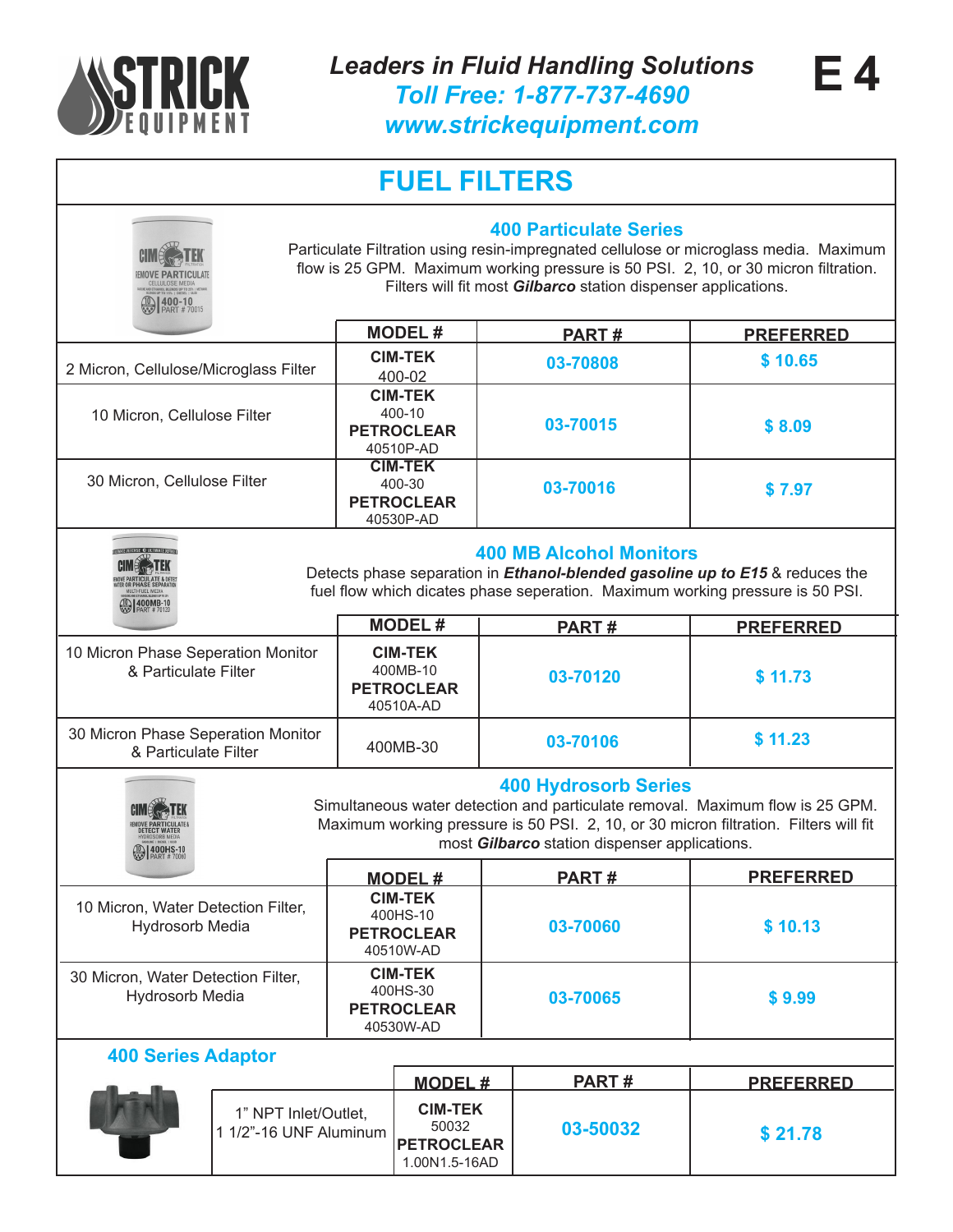

*www.strickequipment.com*

| <b>800 Particulate Series</b><br>Particulate Filtration using cellulose or microglass media. Maximum flow is<br>40 GPM. Maximum working pressure is 50 PSI. 2, 10 or 30 micron filtration.<br>$\bigotimes_{PART} 10^{10}$<br>Extended life for hi-volume dispensing applications. |                                                             |              |                  |  |  |
|-----------------------------------------------------------------------------------------------------------------------------------------------------------------------------------------------------------------------------------------------------------------------------------|-------------------------------------------------------------|--------------|------------------|--|--|
|                                                                                                                                                                                                                                                                                   | <b>MODEL#</b>                                               | <b>PART#</b> | <b>PREFERRED</b> |  |  |
| 2 Micron, Cellulose/Microglass<br>Filter                                                                                                                                                                                                                                          | <b>CIM-TEK</b><br>800-02                                    | 03-70814     | \$26.39          |  |  |
| 10 Micron, Cellulose Filter                                                                                                                                                                                                                                                       | <b>CIM-TEK</b><br>800-10<br><b>PETROCLEAR</b><br>51110P     | 03-70019     | \$18.03          |  |  |
| 30 Micron, Cellulose Filter                                                                                                                                                                                                                                                       | <b>CIM-TEK</b><br>800-30<br><b>PETROCLEAR</b><br>51130P     | 03-70020     | \$16.89          |  |  |
| <b>800HS Hydrosorb Series</b><br><b>CIMER-TEK</b><br>Water detection and particulate filtration using hydrosorb media. Maximum flow<br><b>NOVE PARTICULATE</b><br>is 40 GPM. Maximum working pressure is 50 PSI. 10 or 30 micron filtration.<br><b>ED</b> 800HS-10                |                                                             |              |                  |  |  |
| <b>MODEL#</b><br>PART#<br><b>PREFERRED</b>                                                                                                                                                                                                                                        |                                                             |              |                  |  |  |
| 10 Micron, Hydrosorb Filter                                                                                                                                                                                                                                                       | <b>CIM-TEK</b><br>800HS-10<br><b>PETROCLEAR</b><br>51110W   | 03-70063     | \$25.23          |  |  |
| 30 Micron, Hydrosorb Filter                                                                                                                                                                                                                                                       | <b>CIM-TEK</b><br>800HS-30<br><b>PETROCLEAR</b><br>51130W   | 03-70068     | \$25.12          |  |  |
| <b>800 Series Adapters</b><br>w<br>w                                                                                                                                                                                                                                              |                                                             |              |                  |  |  |
|                                                                                                                                                                                                                                                                                   | <b>MODEL#</b>                                               | PART#        | <b>PREFERRED</b> |  |  |
| 1" NPT Inlet/Outlet, 1.5-16 UNF<br>Aluminum Body                                                                                                                                                                                                                                  | <b>CIM-TEK</b><br>50109<br><b>PETROCLEAR</b><br>1.00N1.5-16 | 03-50109     | \$24.24          |  |  |
| 1.5" NPT Inlet/Outlet, 1.5-16 UNF<br>Aluminum Body                                                                                                                                                                                                                                | <b>CIM-TEK</b><br>50163<br><b>PETROCLEAR</b><br>1.50N1.5-16 | 03-50163     | \$32.36          |  |  |
| 2" NPT Inlet/Outlet, Dual 1.5-16 UNF<br>Aluminum Body                                                                                                                                                                                                                             | 820                                                         | 03-50011     | \$145.44         |  |  |
| 2" NPT Inlet/Outlet, Dual 1.5-16 UNF<br>with gauge ports.                                                                                                                                                                                                                         | 820GP                                                       | 03-50028     | \$147.88         |  |  |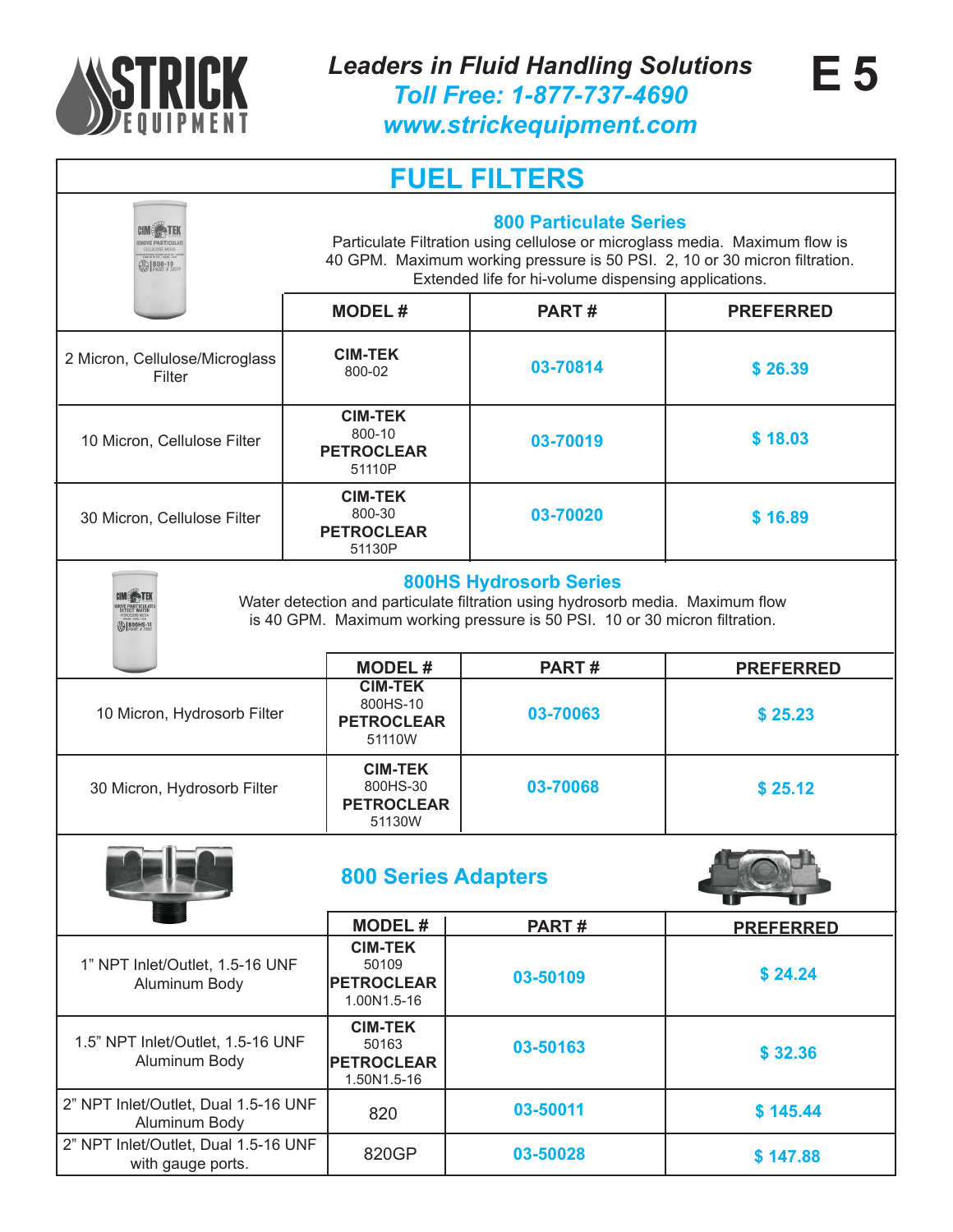

#### **BIO-TEK FILTERS FOR RENEWABLE FUELS**

| <b>300MG</b><br><b>Particulate Series</b>                                                                                                                                                                                                                                                                                                                                                                                                                            | Specifically designed for renewable fuel filtration. Designed for ethanol-blended<br>gasoline up to E20 and biodiesel up to B20. Maximum flow is 25 GPM. Maximum<br>working pressure is 50 PSI. 2 or 10 micron filtration. High performance microglass<br>media compatible with aggressive solvent nature of renewable fuels. |              |                  |  |  |
|----------------------------------------------------------------------------------------------------------------------------------------------------------------------------------------------------------------------------------------------------------------------------------------------------------------------------------------------------------------------------------------------------------------------------------------------------------------------|-------------------------------------------------------------------------------------------------------------------------------------------------------------------------------------------------------------------------------------------------------------------------------------------------------------------------------|--------------|------------------|--|--|
|                                                                                                                                                                                                                                                                                                                                                                                                                                                                      | <b>MODEL#</b>                                                                                                                                                                                                                                                                                                                 | PART#        | <b>PREFERRED</b> |  |  |
| 2 Micron Microglass Filter for Renewable Fuels                                                                                                                                                                                                                                                                                                                                                                                                                       | 300MG-02                                                                                                                                                                                                                                                                                                                      | 03-70057     | \$13.24          |  |  |
| 10 Micron Microglass Filter for Renewable Fuels                                                                                                                                                                                                                                                                                                                                                                                                                      | 300MG-10                                                                                                                                                                                                                                                                                                                      | 03-70058     | \$12.85          |  |  |
| Specifically designed for renewable fuel filtration. Designed for ethanol-blended<br>gasoline up to E20 and biodiesel up to B20. Maximum flow is 25 GPM. The maximum<br><b>400MG</b><br>working pressure is 50 PSI. 2 or 10 micron filtration. High performance microglass<br><b>Particulate Series</b><br>media compatible with aggressive solvent nature of renewable fuels.<br>$\bigcirc$ 400MG-02                                                                |                                                                                                                                                                                                                                                                                                                               |              |                  |  |  |
|                                                                                                                                                                                                                                                                                                                                                                                                                                                                      | <b>MODEL#</b>                                                                                                                                                                                                                                                                                                                 | PART#        | <b>PREFERRED</b> |  |  |
| 2 Micron Microglass Filter for Renewable Fuels                                                                                                                                                                                                                                                                                                                                                                                                                       | 400MG-02                                                                                                                                                                                                                                                                                                                      | 03-70105     | \$16.26          |  |  |
| 10 Micron Microglass Filter for Renewable Fuels                                                                                                                                                                                                                                                                                                                                                                                                                      | 400MG-10                                                                                                                                                                                                                                                                                                                      | 03-70104     | \$12.67          |  |  |
| Specifically designed for renewable fuel filtration. Designed for ethanol-blended gasoline up to<br>E20 and biodiesel up to B20. Maximum flow is 18 gpm/68 lpm. Maximum working pressure is<br>CIMÉ <b>&gt;TE</b> K<br><b>260HG</b><br>50 psi/3.4 bar. 2 or 10 micron filtration. High performance Hydroglass media compatible with<br>260HG-02<br><b>Water Detection</b><br>aggressive solvent nature or renewable fuels.                                           |                                                                                                                                                                                                                                                                                                                               |              |                  |  |  |
|                                                                                                                                                                                                                                                                                                                                                                                                                                                                      | <b>MODEL#</b>                                                                                                                                                                                                                                                                                                                 | <b>PART#</b> | <b>PREFERRED</b> |  |  |
| 2 Micron Hydroglass Filter for Renewable Fuels                                                                                                                                                                                                                                                                                                                                                                                                                       | 260HG-02                                                                                                                                                                                                                                                                                                                      | 03-70232     | \$19.13          |  |  |
| \$18.09<br>260HG-10<br>03-70236<br>10 Micron Hydroglass Filter for Renewable Fuels                                                                                                                                                                                                                                                                                                                                                                                   |                                                                                                                                                                                                                                                                                                                               |              |                  |  |  |
| Specifically designed for renewable fuel filtration. Designed for ethanol-blended gasoline up to<br>CIM <sup>E</sup> TEK<br>E20 and biodiesel up to B20. Maximum flow is 40 gpm/151 lpm. Maximum working pressure<br><b>800HG</b><br>IOVE PARTICULI<br>DETECT WATER<br>is 50 psi/3.4 bar. 2 or 10 micron filtration. High performance microglass media compatible with<br><b>ABOOHG-0</b><br><b>Water Detection</b><br>aggressive solvent nature of renewable fuels. |                                                                                                                                                                                                                                                                                                                               |              |                  |  |  |
|                                                                                                                                                                                                                                                                                                                                                                                                                                                                      | <b>MODEL#</b>                                                                                                                                                                                                                                                                                                                 | <b>PART#</b> | <b>PREFERRED</b> |  |  |
| 2 Micron Hydroglass Filter for Renewable Fuels                                                                                                                                                                                                                                                                                                                                                                                                                       | 800HG-02                                                                                                                                                                                                                                                                                                                      | 03-70037     | \$30.73          |  |  |
| 10 Micron Hydroglass Filter for Renewable Fuels                                                                                                                                                                                                                                                                                                                                                                                                                      | 800HG-10                                                                                                                                                                                                                                                                                                                      | 03-70024     | \$30.90          |  |  |
| Specifically designed for high bio-fuel concentration. Designed for E20-100,<br><b>HA</b><br>M20-100, and B20-100. Maximum flow is 25-40 gpm. Maximum working<br>pressure is 50 psi/3.4 bar. 1 micron filtration. High performance microglass<br><b>High</b><br>media compatible with aggressive solvent, nature or renewable fuels.<br><b>Bio-Content</b><br>300HA-01                                                                                               |                                                                                                                                                                                                                                                                                                                               |              |                  |  |  |
|                                                                                                                                                                                                                                                                                                                                                                                                                                                                      | <b>MODEL#</b>                                                                                                                                                                                                                                                                                                                 | PART#        | <b>PREFERRED</b> |  |  |
| 1 Micron Microglass Filter for Renewable Fuels                                                                                                                                                                                                                                                                                                                                                                                                                       | 300HA-01                                                                                                                                                                                                                                                                                                                      | 03-70025     | \$25.29          |  |  |
| 1 Micron Microglass Filter for Renewable Fuels                                                                                                                                                                                                                                                                                                                                                                                                                       | 400HA-01                                                                                                                                                                                                                                                                                                                      | 03-70039     | \$27.92          |  |  |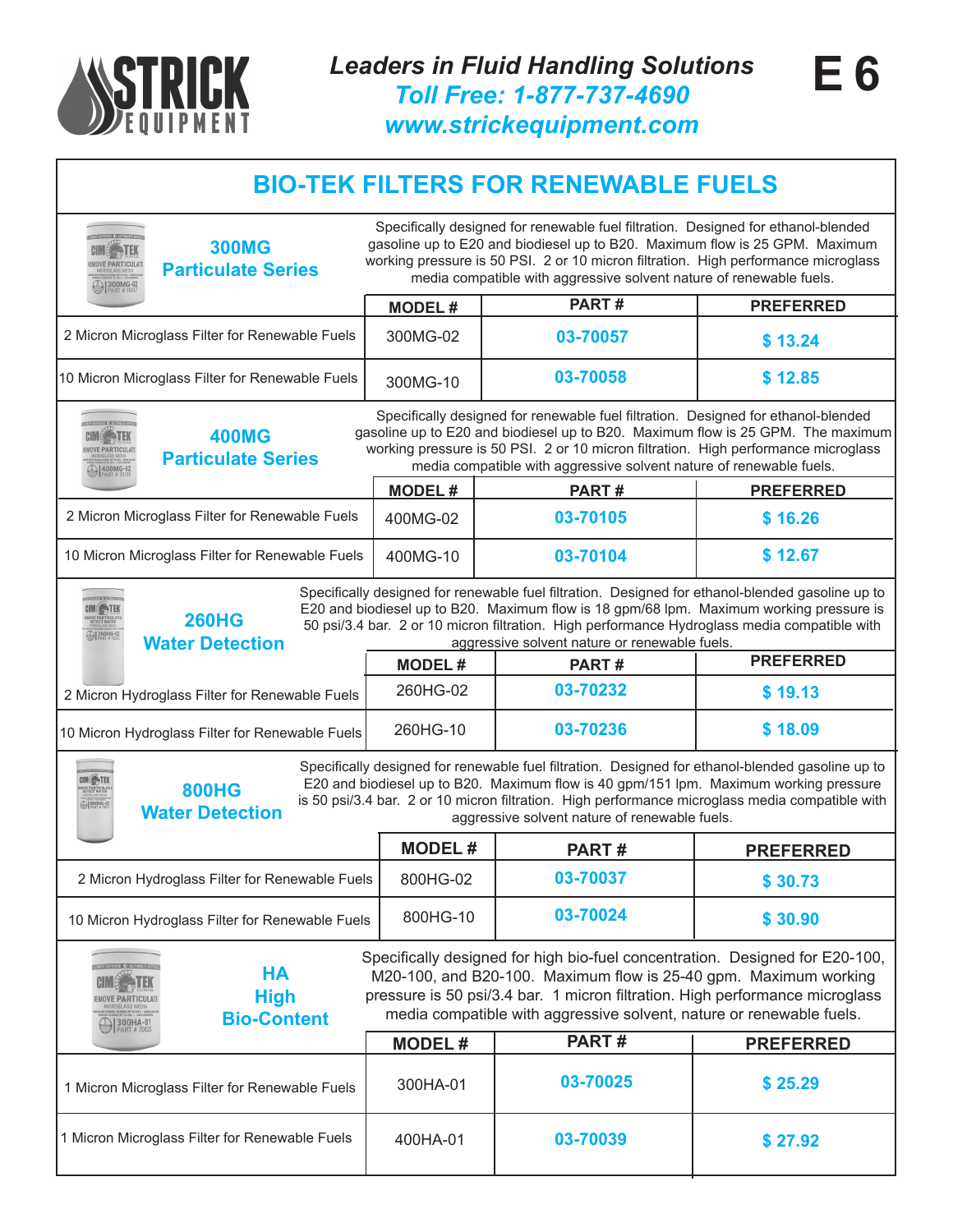

|                                                                                                                                                                                                                                                                                                                                         | <b>National Spencer Complete Filter</b>                                                                                                                                                                                                                               |  |                                                                    | <b>MODEL#</b>                                                   | <b>PREFERRED</b> |
|-----------------------------------------------------------------------------------------------------------------------------------------------------------------------------------------------------------------------------------------------------------------------------------------------------------------------------------------|-----------------------------------------------------------------------------------------------------------------------------------------------------------------------------------------------------------------------------------------------------------------------|--|--------------------------------------------------------------------|-----------------------------------------------------------------|------------------|
| Fuel Filter for regular grade of gasoline and diesel<br>fuel. Comes complete with MODEL 20 element and<br>see-through clear plastic bowl and drain cock. 1"<br>NPT (female) inlet and outlet                                                                                                                                            |                                                                                                                                                                                                                                                                       |  |                                                                    | <b>15-ZENS-10</b><br><b>Complete Filter</b>                     | \$48.90          |
|                                                                                                                                                                                                                                                                                                                                         |                                                                                                                                                                                                                                                                       |  | <b>15-ZENS-10W</b><br><b>Complete Water</b><br><b>Block Filter</b> | \$48.90                                                         |                  |
|                                                                                                                                                                                                                                                                                                                                         | <b>National Spencer</b><br><b>Replacement Elements</b><br>Replacement treated paper element for use with MDOEL N-S                                                                                                                                                    |  |                                                                    | 15-ZE20-12<br><b>Filter Element</b>                             | \$7.59           |
|                                                                                                                                                                                                                                                                                                                                         | and MODEL N-S 10W filters. Has approximately 350 square<br>inches of filtering surface. Water block filter elements also<br>available.                                                                                                                                |  |                                                                    | <b>15-ZE20WB</b><br><b>Water Block</b><br><b>Filter Element</b> | \$14.43          |
|                                                                                                                                                                                                                                                                                                                                         | <b>National Spencer Filter Wrench</b><br>Filter Wrench for NS-10                                                                                                                                                                                                      |  |                                                                    | 15-ZE175<br><b>Filter Wrench</b>                                | \$7.16           |
|                                                                                                                                                                                                                                                                                                                                         |                                                                                                                                                                                                                                                                       |  | <b>1A-25B Fuel Oil Filter</b>                                      |                                                                 |                  |
|                                                                                                                                                                                                                                                                                                                                         | Model 1A-25B is the perfect fuel filter for oil fired heating appliances used in small to average sized<br>homes and commercial buildings. Ideal for final filtration in central fuel oil distribution systems.<br>The 1A-25B may be used in one or two-pipe systems. |  |                                                                    |                                                                 |                  |
|                                                                                                                                                                                                                                                                                                                                         |                                                                                                                                                                                                                                                                       |  | <b>MODEL#</b>                                                      |                                                                 | <b>PREFERRED</b> |
| #24-1A25B 3/8" Threaded Fuel Oil Filter                                                                                                                                                                                                                                                                                                 |                                                                                                                                                                                                                                                                       |  | 24-1A25B                                                           |                                                                 | \$30.09          |
| <b>2A-700A Fuel Oil Filter</b><br>2A-700A Fuel Oil Filter- Model 2A-700A is perfect for oil fired furnaces in larger<br>homes and commercial buildings. It may be used in one or two-pipe systems. Its<br>large dirt capacity makes the 2A-700A ideal where heavy contamination of oil caused<br>premature clogging of smaller filters. |                                                                                                                                                                                                                                                                       |  |                                                                    |                                                                 |                  |
|                                                                                                                                                                                                                                                                                                                                         |                                                                                                                                                                                                                                                                       |  | <b>MODEL#</b>                                                      |                                                                 | <b>PREFERRED</b> |
|                                                                                                                                                                                                                                                                                                                                         | #24-2A700B 3/8" Threaded Fuel Oil Filter                                                                                                                                                                                                                              |  | 24-2A700B                                                          |                                                                 | \$49.39          |
|                                                                                                                                                                                                                                                                                                                                         | #24-2A700B-1/2" 1/2" Threaded Fuel Oil Filter                                                                                                                                                                                                                         |  | 24-2A700B-1/2                                                      |                                                                 | \$49.39          |
| <b>Filter Elements</b><br>General Refills 1A-30 & 2A-710 are crafted with special "step design" wool felt element. Special<br>patented center core bond treatment eliminates lint.<br>For filters 1A-25B and 2A-700A, they offer unsurpassed quality and dependability.                                                                 |                                                                                                                                                                                                                                                                       |  |                                                                    |                                                                 |                  |
|                                                                                                                                                                                                                                                                                                                                         |                                                                                                                                                                                                                                                                       |  |                                                                    | <b>MODEL#</b>                                                   | <b>PREFERRED</b> |
|                                                                                                                                                                                                                                                                                                                                         | #24-1A30 Replacement Filter Element Fits Filter 1A-25B                                                                                                                                                                                                                |  |                                                                    | 24-1A30                                                         | \$3.20           |
|                                                                                                                                                                                                                                                                                                                                         | #24-2A710 Replacement Filter Element Fits Filter 2A-700A                                                                                                                                                                                                              |  |                                                                    | 24-2A-710                                                       | \$5.40           |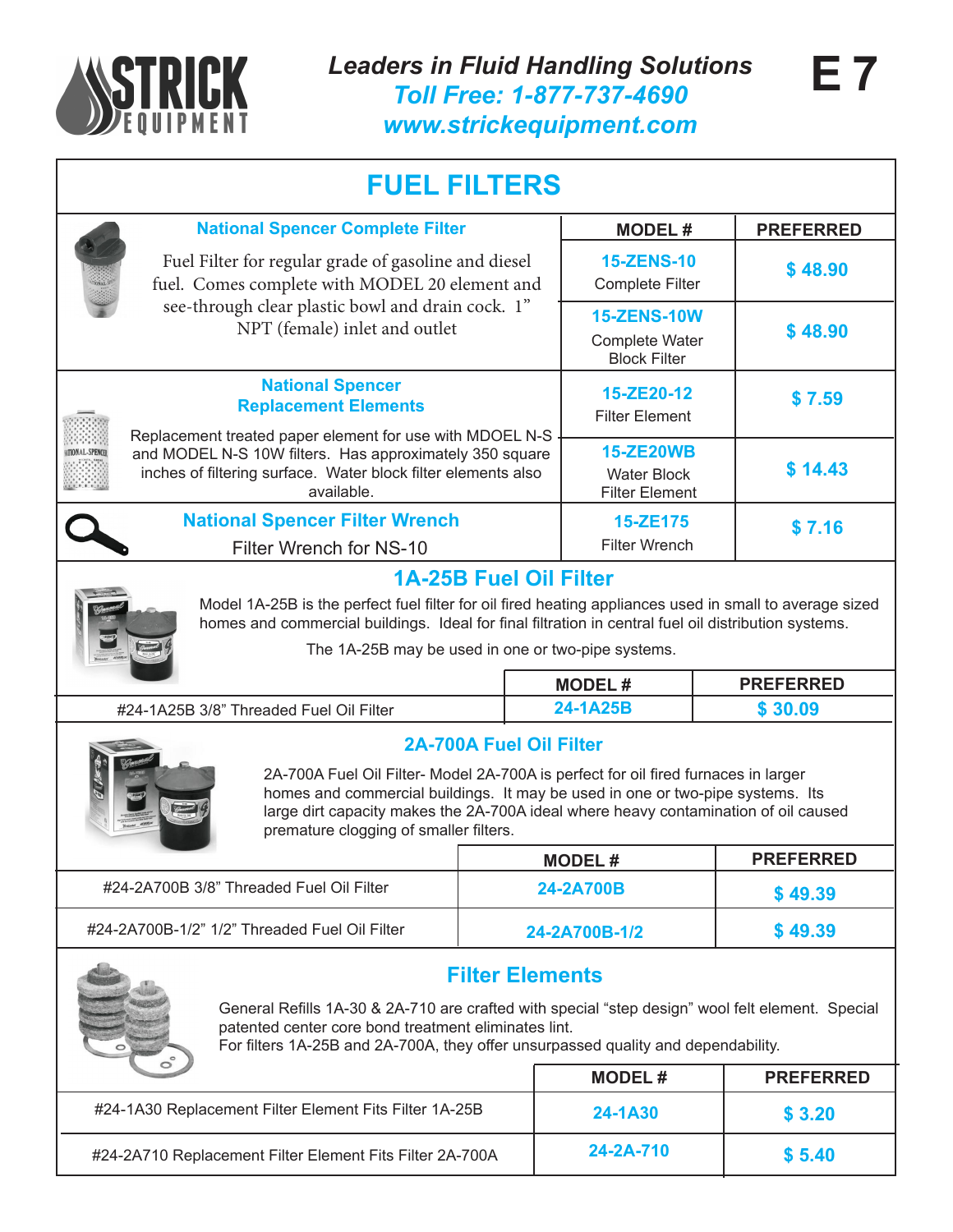

## **CIM-TEK CENTURION & VIKING FILTERS**







**Centurion I Up to 30 GPM**

**Centurion II Up to 60 GPM**



**Viking 1 Up to 120 GPM**

**Viking 2 Up to 150 GPM**



**Up to 300 GPM**



**Viking 4 Up to 500 GPM**

**CALL FOR PRICING CALL FOR PRICING**

#### **CENTURION FILTER ELEMENTS**

|                                         | <b>MODEL#</b> | <b>PREFERRED</b> |
|-----------------------------------------|---------------|------------------|
| <b>E02 2 MICRON PARTICULATE ELEMENT</b> | 03-30065      | \$15.50          |
| E10 10 MICRON PARTICULATE ELEMENT       | 03-30002      | \$12.32          |
| E30 30 MICRON PARTICULATE ELEMENT       | 03-30004      | \$10.93          |
| EHS-10 2 MICRON HYDROSORB ELEMENT       | 03-30033      | \$21.38          |
| EHS-30 30 MICRON HYDROSORB ELEMENT      | 03-30036      | \$21.63          |

#### **VIKING FILTER ELEMENTS**

|                                          | <b>MODEL#</b> | <b>PREFERRED</b> |
|------------------------------------------|---------------|------------------|
| E1300MG-02 2 MICRON PARTICULATE ELEMENT  | 03-30066      | \$39.35          |
| E1300MG-10 10 MICRON PARTICULATE ELEMENT | 03-30008      | \$33.50          |
| E1300MG-30 30 MICRON PARTICULATE ELEMENT | 03-30009      | \$31.96          |
| E1300MG-03 3 MICRON HIGH PERFORMANCE     | 03-30204      | \$98.81          |
| E1300MG-05 5 MICRON HIGH PERFORMANCE     | 03-30203      | \$96.75          |
| E1300MG-10 10 MICRON HIGH PERFORMANCE    | 03-30202      | \$94.69          |
| E1300HS-10 10 MICRON HYDROSORB ELEMENT   | 03-30034      | \$62.96          |
| E1300HS-30 30 MICRON HYDROSORB ELEMENT   | 03-30037      | \$68.03          |